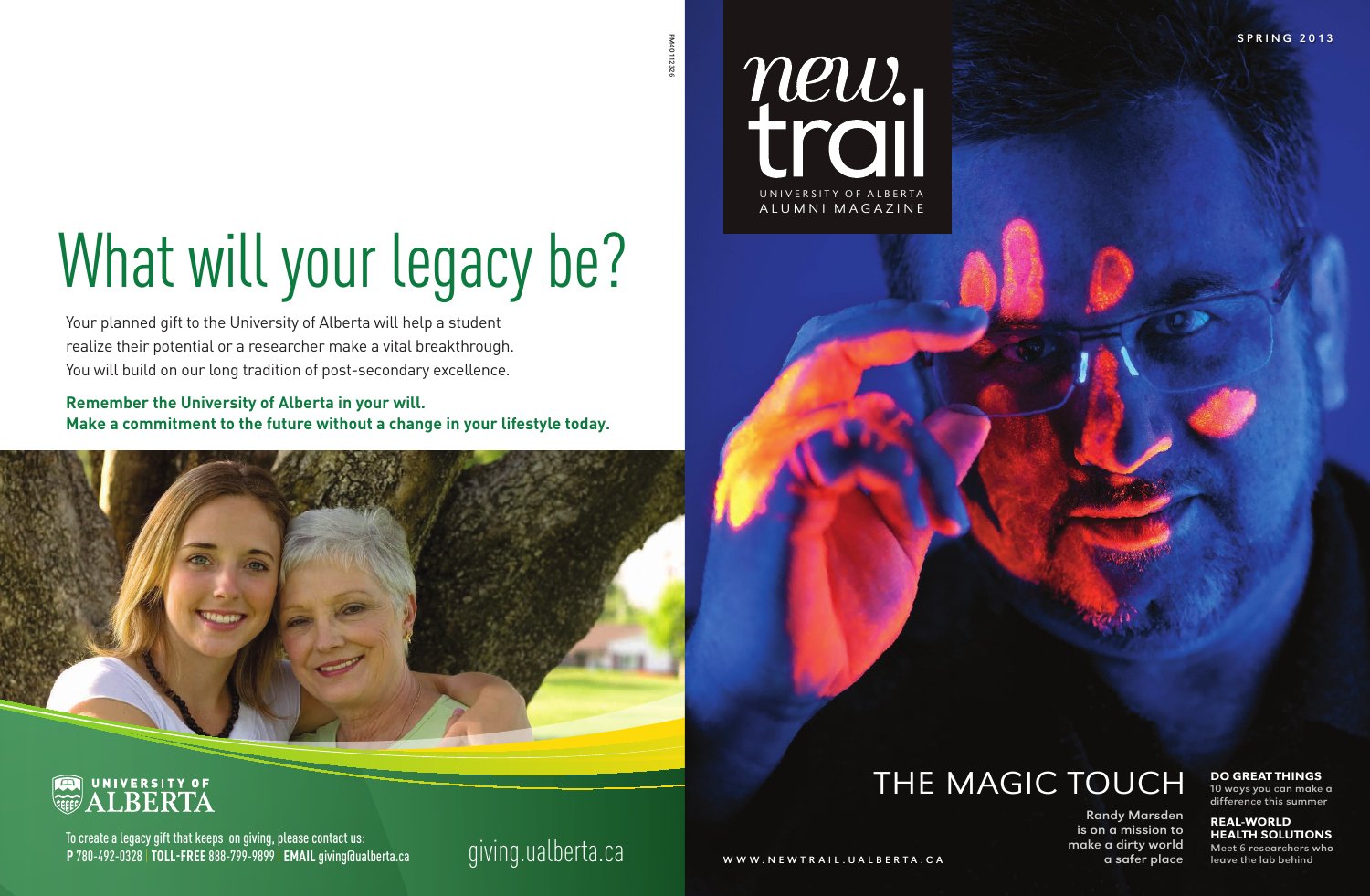"The problem with bacteria is you can't see it," says Randy Marsden, who has invented a technology that makes it harder for deadly bacteria to lurk in hospital rooms. He hopes to make a dent in hospital-acquired infections, a leading cause of death in North America.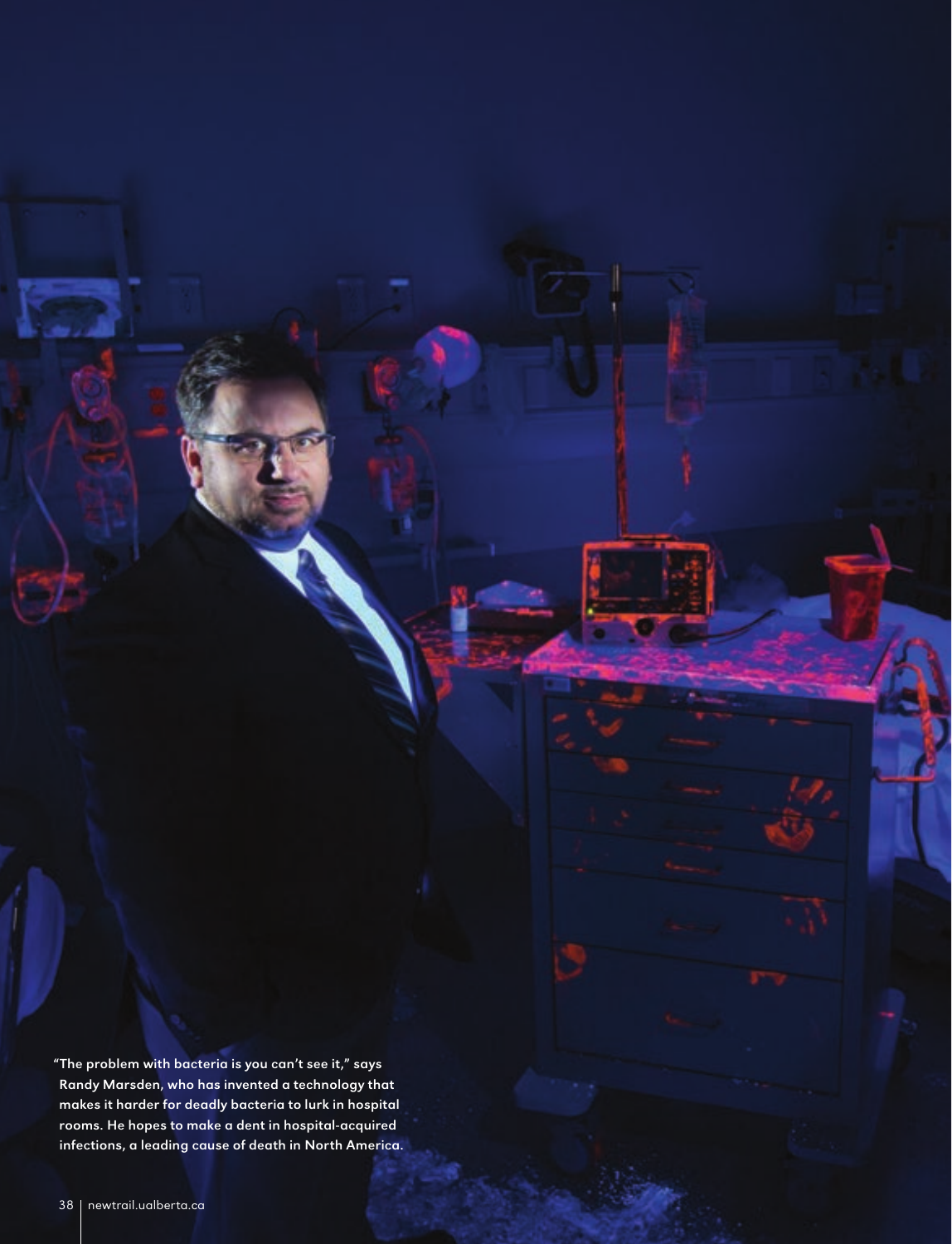# The Keys to Life

Why Randy Marsden is the most important inventor you've never heard of

n February 5, 2012, Gil<br> **Allan, '82 BEd**, visited his<br>
father in the recovery war<br>
of an Edmonton hospital.<br>
Allan was relieved to see his dad, Bud Allan, '82 BEd, visited his father in the recovery ward of an Edmonton hospital. Dahlseide, looking in such good colour and spirits after a month-long hospital stay to remove the defibrillator in his chest and replace it with a pacemaker. They went down to the food court for ice cream, where Dahlseide joked with the staff. "Everyone's expectation was that he was fine and real soon would be going home," remembers Allan. "But when I was putting him to bed, he said, 'You know, I feel funny. I feel like I have the flu coming on.' "

Somewhere in the hospital's corridors, Dahlseide had come into contact with *Clostridium difficile*, or *C. difficile,* one of the strains of antibiotic-resistant bacteria known as "superbugs." Once the bacteria entered Dahlseide's body, they found their way to his colon, multiplying and releasing toxins that caused severe diarrhea and bloating. Within four days, his kidneys had shut down. "On Feb. 5, he was my dad, he was completely himself," remembers Allan. "Four days later he was dead."

What happened to Bud Dahlseide is tragic but increasingly common. Hospital-acquired infections, including *C. difficile,* are the No. 4 cause of death in North America, behind cancer, heart disease and stroke. Every year, more than 220,000 Canadians will acquire an infection while in hospital, and at least 8,000 of them will die. The numbers are even more staggering in the United States, where 1.7 million people will become infected and nearly 99,000 will die.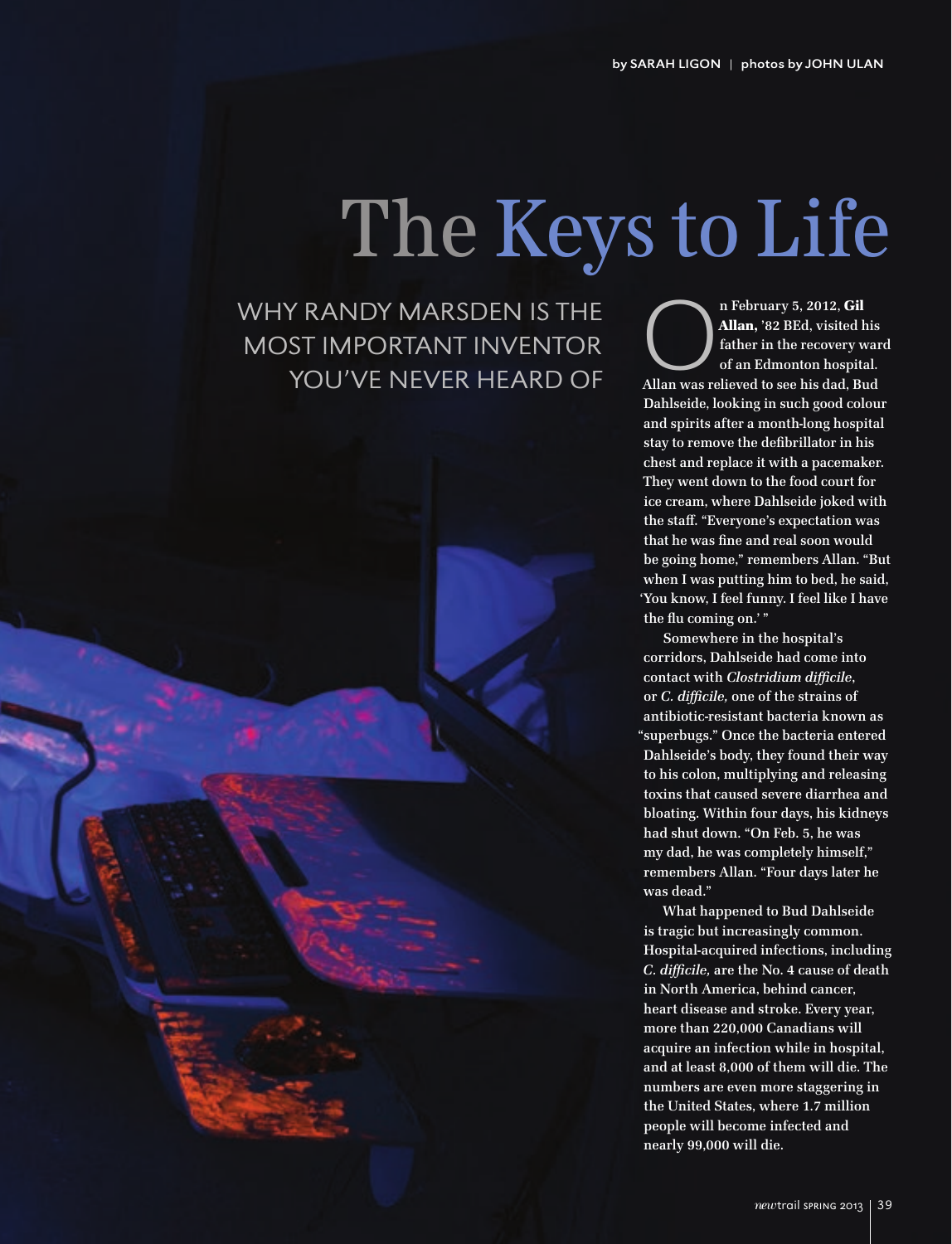## "Just imagine if we put the same energy, passion, money and attention into looking at the hard problems in our society, instead of what's the next big Facebook." — Randy Marsden

"That is the equivalent to the audience at this year's Super Bowl — and that many will die every year," says Randy Marsden, '89 BSc(ElecEng), an Edmonton entrepreneur who is working to drastically lower that figure. "It should be completely preventable."

Marsden is one of the rare individuals who can claim "inventor" as his occupation. He is in his late 40s, with a thick build, thin-frame glasses and a neatly trimmed beard. His wellkempt appearance belies the popular image of the dishevelled, eccentric genius. It is easier to imagine him the clean-cut Mormon kid from southern Alberta who, at 19, undertook a two-year mission to Japan and became fluent in the language.

Even today, 25 years later, he is as full of certitude as any proselytizer, but his mission now is to save lives by preventing hospital-acquired infections. His target is the keyboard on which this story was typed.

#### Technology that Matters

When you think about it, a computer keyboard really is impossible to clean. There are at least 60 keys, and well over 100 on some keyboards, on which harmful bacteria can rest, and each key has four exposed sides down which liquid and debris can creep and fester. In addition, depending on the model, there are any number of cords, ports and screws that can harbour harmful bacteria.

A 2012 study by the University of Calgary and The Ward of the 21st Century monitored the presence of harmful bacteria, including *C. difficile*, on hundreds of keyboards in five

different hospital settings, and the results were surprising. Where previous studies had shown that hospital ventilators and infusion pumps were one per cent contaminated and faucets were 11 per cent contaminated, the 2012 study showed that the mostcontaminated surfaces, at 58 per cent, were computer keyboards.

It turns out that keyboards are something Marsden knows a lot about.

Marsden is the creator of Swype, a text-input technology for smartphones, which he sold for \$102.5 million in 2011 to Nuance, a Boston company responsible for the voice-recognition technology behind the iPhone's Siri. His innovation was designing a flat-panelled keyboard surface where, instead of tapping out individual letters, you rest your finger on the first letter, then slide it from letter to letter to form a word.

What found commercial success as a software add-on that enables faster texting — now installed over 200 million times — actually began as an assistive technology Marsden developed for the disabled, particularly those with limited or no use of their hands. In one way or another, he has been developing keyboards that improve lives since he was an undergrad at the University of Alberta.

Back in 1987, Marsden's third-year engineering class was assigned a semester project. "They gave us a couple of choices," he remembers. "They had these wheels that spun around, and you could make a circuit that counted how many times it turned around. Or you could make up your own thing. Well, I made up my own thing."

Working with lab partner Michael

Tanne, '89 BSc(ElecEng), Marsden set out to create a keyboard to help a family friend communicate after a paralyzing accident.

Si Peterson was just 16 when he fell from a gymnastics high bar, severing his spinal cord in three places at the first vertebra. By the time Marsden began working with him, Peterson had been confined to a bed for more than a decade, unable to move below his chin, breath on his own, or even speak.

In less than a semester, Marsden and Tanne created an early version of a laptop that allowed Peterson to use his lip to touch a switch that would scroll through a list of about 100 phrases, which would then be "spoken" using digitized speech. The technology allowed him to communicate and, later, to control his surroundings.

Marsden and Tanne's invention was so ahead of the curve it placed second in the Canadian Engineering Competition that year, beating out nearly 150 other entries. (The next year, Marsden notes, he placed first with another project.) It also won them another distinction. Just before graduation, Sym Systems, a Silicon Valley company that specialized in assistive technology, flew the lab partners down to California to interview — along with several other candidates — for a single position. "They saw our student project, and by the end of the weekend they had offered us both jobs," remembers Marsden.

Tanne took the job, and later got an MBA from Stanford. He is now an entrepreneur and investor working with early-stage technology companies in Silicon Valley. But Marsden decided to stay in Edmonton and start his own company, Madentec. "I knew I'd found what I wanted to do," he says.

In the past 25 years, Marsden has headed up companies that develop and commercialize his inventions, primarily assistive technologies that have allowed people, including Muhammad Ali and the late Christopher Reeve, to access computers. "Once they had access to a computer, we opened up the world to them," says Marsden. "Vocation, education, socialization,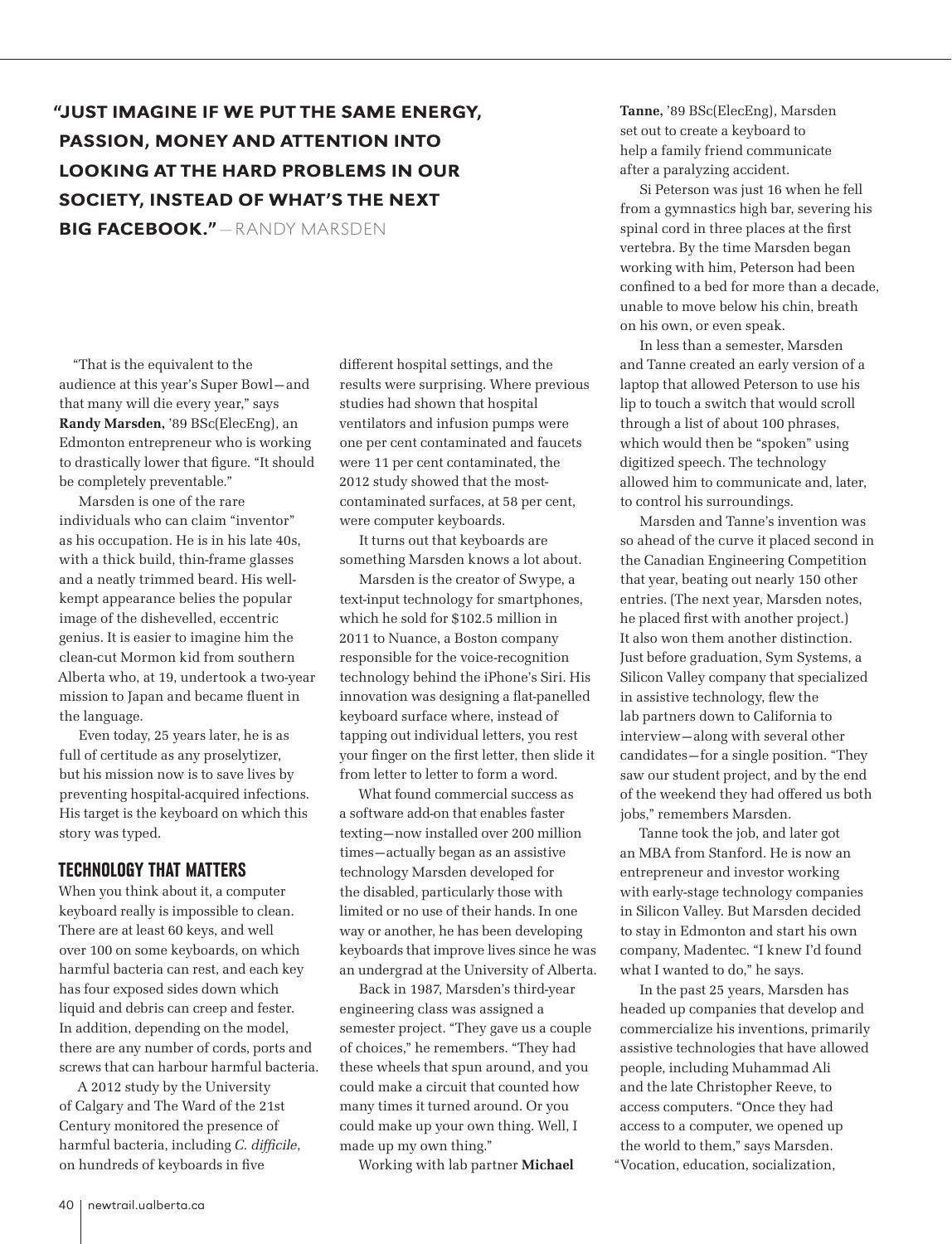communication — you don't know if the person on the other side of that computer sending you emails has a disability. It just removes the disability."

Assistive technologies aren't beneficial only for people who are disabled. Consider, for example, the number of able-bodied people who use a building's automatic doors rather than the manual ones or who use the curb cuts on a sidewalk for their baby strollers or bicycles. "They say closed captioning is seen by more people in bars than by deaf people," says Marsden. "If a technology makes life easier for a person with a disability, it makes life easier for everyone else."

### The Birth of Invention

The Canadian journalist Malcolm Gladwell, who frequently writes about innovation, once hypothesized that the requirements for a successful invention were "genius, obsession, serendipity, and epiphany in some unknowable combination." Marsden would certainly seem to conform to that formula. He believes inventors are "born not made," and he remembers as a child how it worried his mother that he was always destroying his toys. "It was because I wanted to see how it worked," he says, "and sometimes that meant destroying it."

When his parents started buying him Lego, Marsden stopped destroying his toys and started building them, instead. To this day he still enjoys Lego and recently helped his own 10-year-old son, the youngest of his five children, design a "black hole" using a plastic garbage bag and Lego Mindstorm, a series of the popular toy line that includes both the small, plastic building blocks and computer software for creating programmable robots.

"I actually ask every engineer I interview if they played with Lego as a kid," explains Marsden, "because the true engineers always say, 'Yeah.' They want to build stuff, to solve a problem, to stop that door from squeaking."

Clearly, Marsden was born with that need to tinker, but with his recent innovations in text input, he is taking invention a step further. "Text input

## ASSISTIVE TECHNOLOGIES YOU USED TODAY

It's often the case that something originally designed to help people with disabilities winds up helping everyone. Technology-based innovations for the disabled that have been universally adopted are often called "electronic curb cuts." Here are some that you probably used today:

Closed Captioning

**MAINSTREAM USE** TV screens in bars, airports and gyms where everyone has a hard time hearing

#### Computer Keyboard Equivalents

Original Use Translation of sounds on TV for the deaf or hard-of-hearing

> Original Use Controlling menu items on a computer for those unable to use a mouse or see the screen



**MAINSTREAM USE** Anyone wanting to save time with computer shortcuts (control "s" to save, for example)

#### Digitized Speech

original Use

Computer-generated speech allowing those unable to speak with their own voice to communicate (think Stephen Hawking or patients who have had laryngectomies)



**MAINSTREAM USE** Voice prompt telephone systems, those often-annoying menus when you call a customer-service hotline

Original Use Speedy text entry for people unable to use their hands to type

**MAINSTREAM USE** Now used almost everywhere (especially in cellphones) for speedier texting



Original Use Entering text for those unable to use their hands to type on a traditional keypad

#### **MAINSTREAM USE**

Most tablets, smartphones and PDAs now use onscreen keyboards for entering text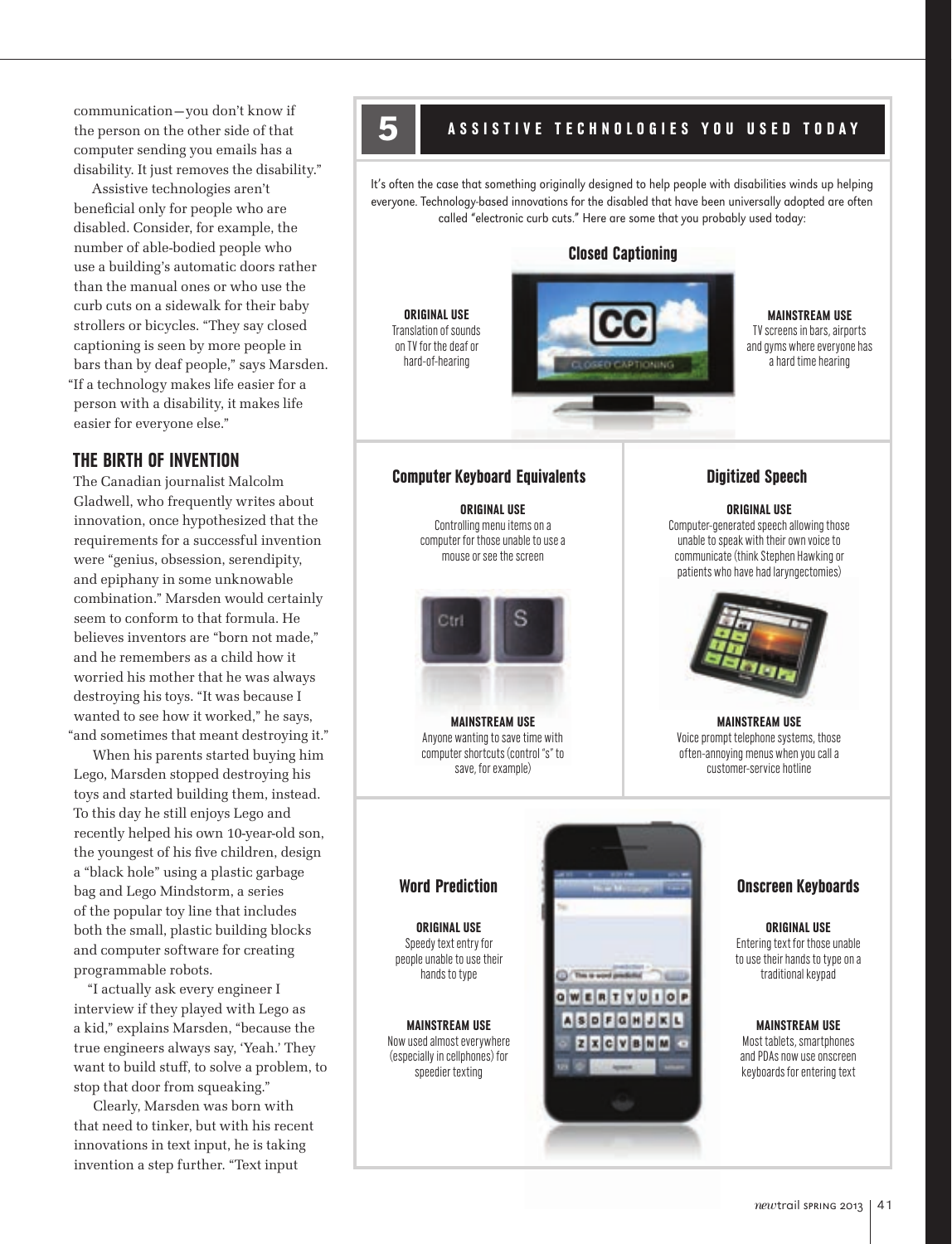is the future of the computing world we're going to be living in for the next 50 years," he says.

It's a world in which we are, despite our increased reliance on gadgets, a lot less device-centric. The days of everyone carting around a personal laptop are over. Computers are built into nearly

Social Impact Award, a 2011 Manning Innovation Award. In central place of honour is a certificate from the Guinness Book of World Records given to Hank Torres in 2011 for "fastest hands-free typing." Torres, paralyzed from the neck down, earned the record using Marsden's TrackerPro — a head-tracking

## "I'm an inventor. i get excited about creation. ... What I think about in my spare time is always the next invention." — Randy Marsden

everything in our environment — our cars, our phones, check-out lines — and they all require you to input text onto surfaces.

Marsden is currently developing technology that enables a user to more easily enter text on tablets. Users can set down their fingers anywhere on the surface, and a keyboard forms around their fingers. Then they begin typing.

"I'm an inventor," he says. "I get excited about creation. Once it's invented, there's a whole lot of work to do to get it done: business development, commercialization, marketing and sales. I don't enjoy that stuff as much as inventing, so I hire people who are good at those things. What I think about in my spare time is always the next invention."

#### **MAKING THE IMPOSSIBLE POSSIBLE**

The offices of Cleankeys, Inc., are about as far away in size and scope as they are in distance from the giants of Silicon Valley. They are housed in a nondescript, two-storey industrial park building in South Edmonton, in between a stainlesssteel wholesaler and a company that builds custom cabinets.

Inside, on the taupe walls of the conference room, are awards Marsden's inventions have won over the years: a 2008 Alberta Science and Technology's

device that allows users to control a mouse pointer by puffing through a thin straw attached to a computer loaded with Swype technology.

Interestingly, it was that very same model of TrackerPro that led Marsden on the path to creating Cleankeys and a solution for hospital-acquired infection.

In 2007, Marsden saw an order through his company for the headtracker from a dentist in France. Since, he figured, the dentist was not practising hands-free dentistry, he emailed to ask why he wanted the device. It turns out the dentist had just invested in a digital X-ray system for his treatment room, but every time he touched the mouse and keyboard he had to change his gloves. The French dentist had discovered he could avoid that trouble by attaching one of TrackerPro's reflective stickers to the back of his hand-held dental mirror and waving it through the air to move the computer's cursor.

At first Marsden thought he might have a new market for his head-tracking device: dentists. But a dental focus group in Edmonton was less than enthusiastic. "They said, 'This is a \$1,000 mouse, and we can probably just wipe down the mouse between patients.' " But as they were leaving,

Marsden had a thought: "You say you can wipe down the mouse, but what do you do about the keyboard?"

"And they said, 'Oh, well, the keyboard is impossible to wipe, so we have to wrap it in Saran Wrap. Now, if you can come up with a better way to clean a keyboard … then that's something we can all use,' " recalls Marsden.

Six years later, on the factory floor at the back of Cleankeys offices, a pair of employees is assembling dozens of keyboards that have no keys, no screws, no openings at all-only two flat acrylic panels attached with adhesive. One version of the keyboard and its mouse operates on wireless technology, so there are no cords, either. It is completely wipeable, front and back. In fact, you could dunk it in a bucket of water because it's completely waterproof, too.

Since launching commercially in February 2011, Cleankeys has sold about 20,000 keyboards to dentists (at \$399 each) and has more or less solved the problem of the cleanable keyboard. Now, Marsden has set his sights on getting them into the hands of doctors.

#### TYPING, SWYPING AND WIPING

In more than 90 published studies, researchers have found that handwashing compliance in a normal hospital setting is only about 40 per cent. That jumps to 90 per cent when health-care workers know they are being monitored.

Marsden and his team have developed software that can automatically detect when one of his keyboards has been cleaned, how well it has been cleaned, with what and by whom — and he did it using the same ideas that led to Swype.

It has to do with the capacitance of touch surfaces. All surfaces have an electric field, which becomes disrupted and changes when it comes in contact with other things—fingers or liquids, for instance. By measuring changes in the electric field, the sensors in his technology can distinguish between when you're just setting your fingers